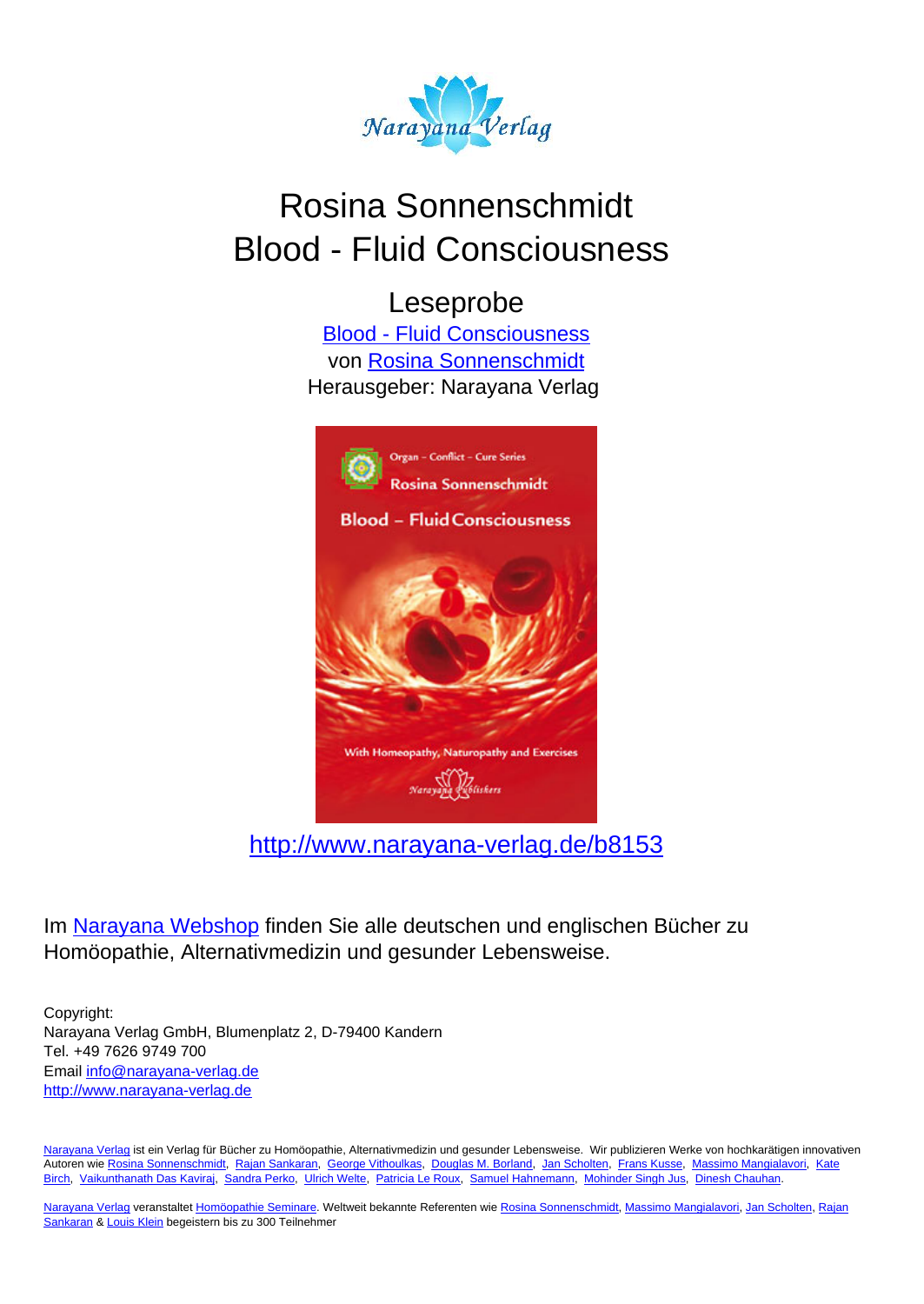# **Contents**

| About this Series<br>Preface                                                   | $\overline{c}$<br>5 |  |  |
|--------------------------------------------------------------------------------|---------------------|--|--|
| 1. Blood - Fluid Consciousness                                                 |                     |  |  |
| 1.1 Blood Energy from the Chinese Perspective                                  | 10                  |  |  |
| 1.2 The Emotional and Mental Themes of the Blood                               | 11                  |  |  |
| 1.3 The Solution for Blood Themes                                              | 17                  |  |  |
| 2. The Physical Blood                                                          | 20                  |  |  |
| 2.1 Blood Composition                                                          | 21                  |  |  |
| 2.2 The Blood's Sound of the Fifth                                             | 22                  |  |  |
| 2.3 Germ Layer Affiliation and Immunity                                        | 28                  |  |  |
| 3. Naturopathic Blood Treatment                                                | 32                  |  |  |
| 3.1 Increasing the Blood Quality by Rhythmic Breath                            | 33                  |  |  |
| 3.2 Stimulation of Blood Formation through Chlorophyll-<br><b>Rich Grasses</b> | 35                  |  |  |
| 3.3 Building the Blood with Vegetable and Fruit Juices                         | 41                  |  |  |
| 3.4 The Characteristics of the Four Blood Groups                               | 53                  |  |  |
| 3.5 Blood Generation with Schuessler Salts                                     | 61                  |  |  |
| 4. Homeopathic Treatment of the Blood                                          |                     |  |  |
| 4.1 The Miasmatic Concept                                                      | 69                  |  |  |
| 4.2 Miasmatic and Organotropic Blood Therapy                                   | 75                  |  |  |
| 4.3 Trivalent Blood Remedies                                                   | 78                  |  |  |
| 4.4 Bivalent Blood Remedies                                                    | 83                  |  |  |
| 4.5 Monovalent Blood Remedies                                                  | 85                  |  |  |
| 4.6 Typical Blood Diseases                                                     | 88                  |  |  |
| 4.7 The Pharmaceutical Original Substances                                     |                     |  |  |
| of Important Blood Remedies                                                    | 94                  |  |  |
| 5. The Holistic Treatment of the Blood                                         |                     |  |  |
| Appendix                                                                       |                     |  |  |
| Bibliography                                                                   |                     |  |  |
| CV of Dr Rosina Sonnenschmidt, PhD                                             |                     |  |  |

1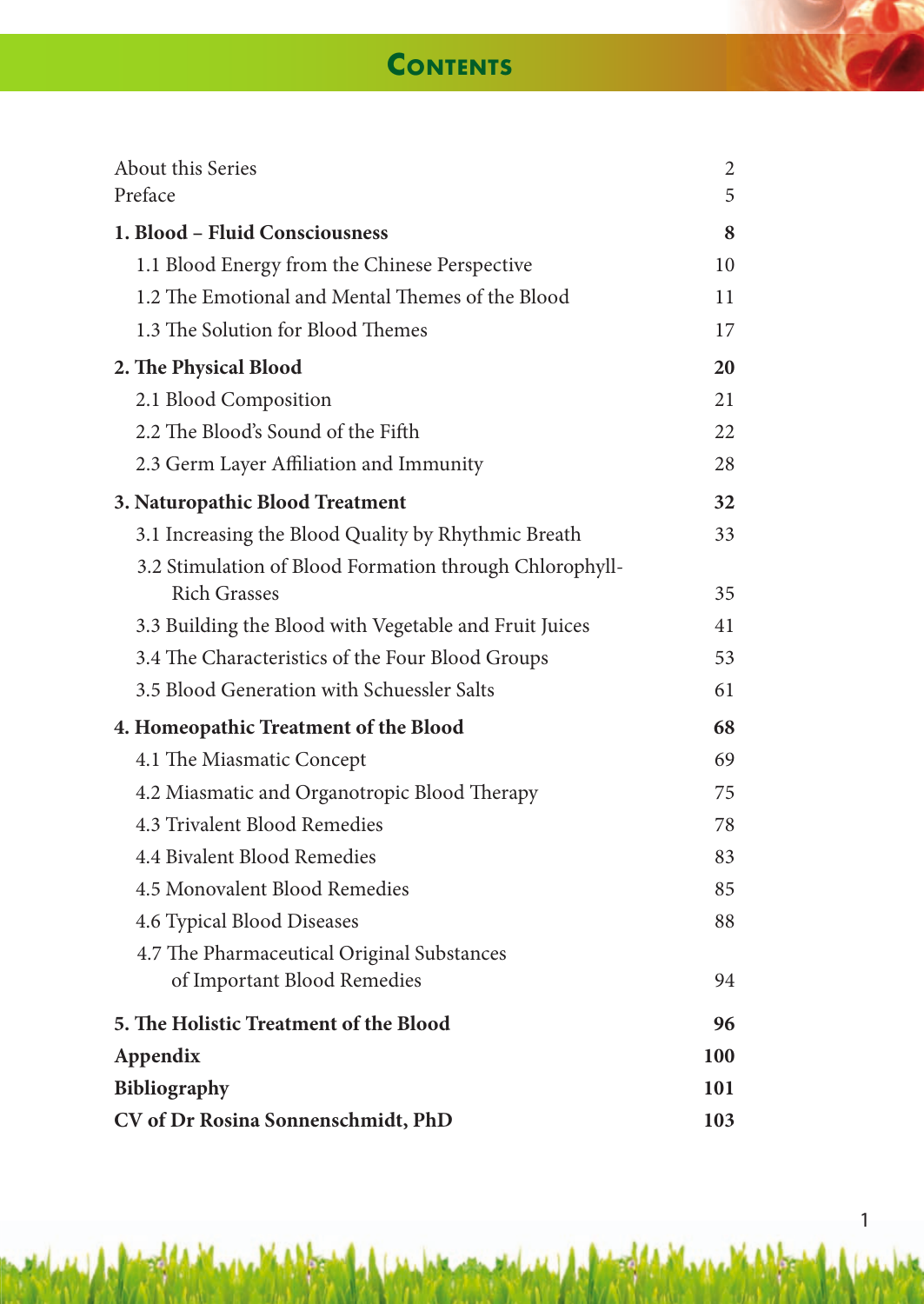## **PrefACe**

 $\prod_{\text{more than any other organ system - it}}$ clearly shows that each cell is permeated by consciousness. It responds the quickest to our emotions and thoughts. Through my own body, I have experienced how the blood values drastically deteriorate due to certain crises in life; the emotional/mental mastering of the crises is also demonstrated in the improvement of the physical blood. The exchange with therapists who examine the blood using dark field microscopy has proved how quickly the blood responds to exogenous influences and deteriorates – but also regenerates. I thought about the significance of this quick ability to respond and recognised the principle of balance, which possesses the greatest healing power for both protecting a living system and maintaining its ability to respond.

However, something else that applies to all methods of energetic healing became clear to me: Although the reaction may be prompt, the balanced status often cannot be kept stable enough. As Masuro Emoto has clearly proven with his pictures of water crystals, sending a good intensive and concentrated thought leaves behind a harmonious "imprint" in the water. The thought pattern of "peace be with me" – thought or spoken aloud for a moment from the bottom on our heart – creates a beautiful even crystal. It shows the reality of a moment. It shows what is possible when the thought of peace has actually entered the heart of the originator. The materialisation of these crystal pictures in a human being requires a long and usually arduous process. I believe that precisely this message of what could be if we actually do IT – whatever positive elements and healing should be manifested – is the greatest gift from Emoto. The difference between the way that people in Japan understand the crystal pictures and our perception in the West can be found exactly in this point. In Japan, they are understood as a call to change the consciousness within its own culture. This resulted in many new efforts that are related to the strengthening of life-promoting and positive energies. One example among many is the collective decision: "It is beneath the dignity of a Japanese person to steal something at a hotel!" This has led to a drastic reduction of theft by **non-Japanese guests** at the hotels! It is worth reflecting on the power of thoughts!

The crystal pictures made quite a splash with us in Central Europe. Almost everyone saw them and marvelled at the book by Emoto. What remained of the wave of enthusiasm? The message was just understood superficially in most cases. I heard this from many people: "I only need to think the word and a beautiful crystal will already form within me." Yes, that is true. This may happen for this moment. But what follows? How long is the harmonious vibration maintained? What must be done to keep a perfect crystal shape alive? In most cases, we look for the quickest solution, the shortcut, and want to believe that this is possible without the process of growing and maturing into this state. We want to succumb to this deception because it is also very seductive. We desire the peak experience without the path that leads there. This is typical for the spirit of our age. I would like to see this without any value judgments because I live in this age and love it; yet, I still try to look behind these facades that we have created for ourselves in the so-called "energy medicine".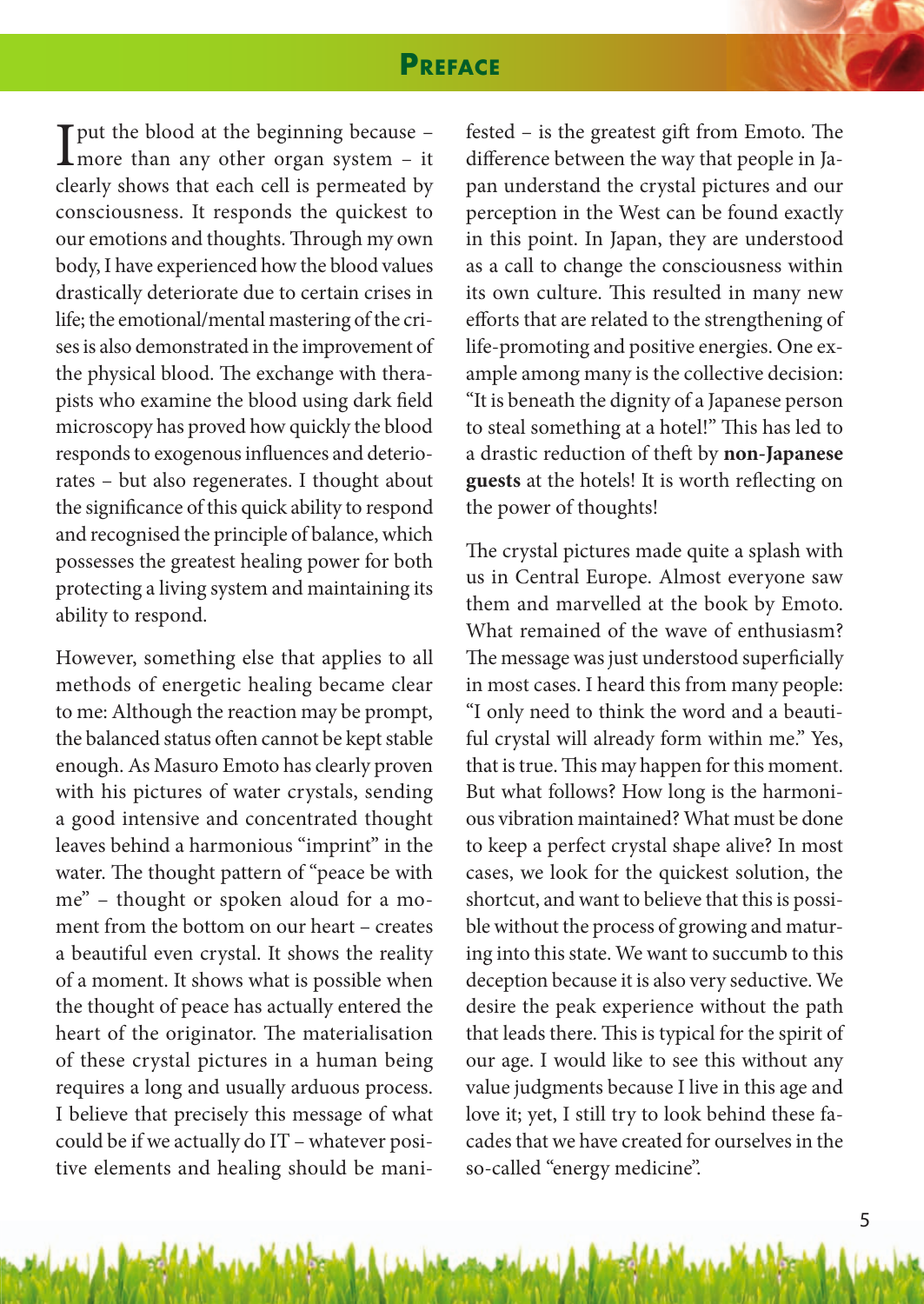## **PrefACe**

The situation is the same when considering the blood. I have seen how quickly the blood changes in a positive way in the dark field because the patient had transmitted intensively positive thoughts for a short time, eaten something that promotes health or moved or breathed in a rhythmic way. My question was and is: Since the blood count shows what is **possible** in this human being, how can we find the path of healing that leads us there? Which impulses should be repeated so that the equilibrium, the balance and the healing power remain sustained? This brings us to the solution – and this is PRACTICE. Only practice can change and transform the consciousness and therefore the world of appearances that we create for ourselves.

The guiding principle that I have chosen for the topic of blood is:

### **What I look at and where I direct my consciousness is what I will increase.**

If I look at what is, what I can, what I am and what I have, I increase this abundance.

If I look at what is not, what I cannot do, what I am not and what I do not have, I increase the lack.

Once we are clear about this, with all of its consequences, we sense how much our change for the better is in our own hands and how strong the effect of our mind can be on the physical body. The ability to direct our consciousness to our own abundance is pure meditation – whether this occurs in silence or in the movement of everyday life. Since everything that is alive is in a constant state of flux, it also is

not necessary for us to put ourselves under the pressure of constantly just having positive thoughts. No – a "holy wrath" may burst out of us on the occasions when it is appropriate. We look at injustice and are annoyed at such stupidity or arrogant ignorance. This does not make us sick. But when annoyance, anger and doubt remain within us or when we make a comparison to someone or something else, then we experience lack and increase it. This is when the gates open for the descent into the hell of chronic disease. Finding our way back to refocusing on our own abundance and the good that exists, or learning our lesson from the conflict or annoyance increases the positive forces within us. This is exactly what happens in the healing process.

I would like to summarise this as follows: According to my own experience, the blood is the quickest reaction field of the organism for mastering the effects of healing and harmonising impulses or even harmful influences. Its major abilities of compensating and balancing are important signposts. Due to its various physical components and their function, the blood offers an ideal treatment field for starting in due time with balancing treatment measures.

There is another reason for beginning this series with the topic of "blood":

The meaningfulness of systematically treating the blood with homeopathy, naturopathic measures and creative impulses has been demonstrated in its full spectrum with people who were chronically ill and in a state of intense regulatory rigidity. We can make use of the fact that chronically ill patients already want to discuss their blood counts. In addi-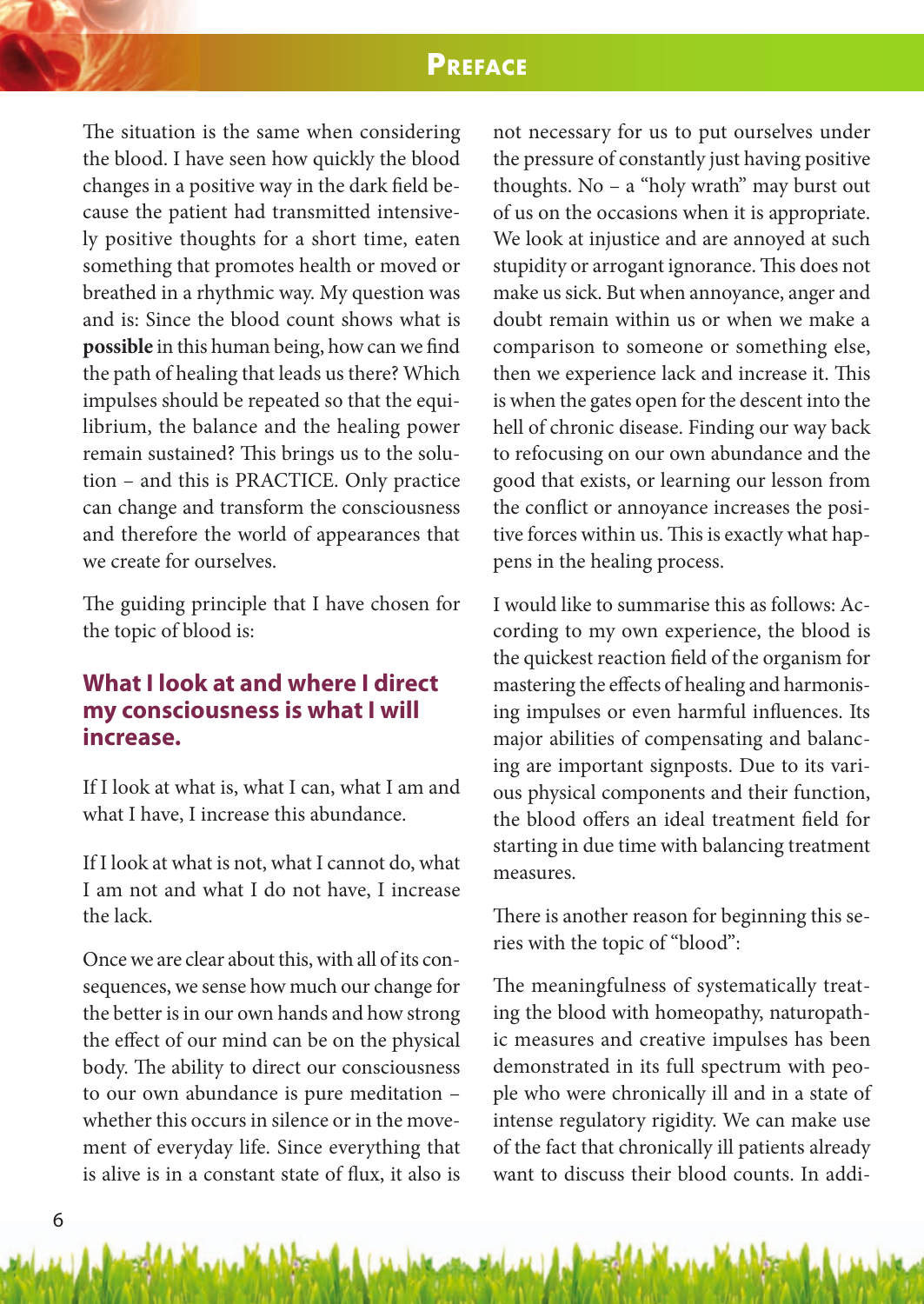## **PrefACe**

tion, it is an open secret that patients tend to measure the evidence for the healing process with the clinical statements instead of the energetic effects. We can also make positive use of this. Although this volume will not discuss any laboratory blood counts, it will explore the significance of the individual blood parameters and how they can be treated in a holistic manner should the proportions in the blood as an organ no longer be correct.

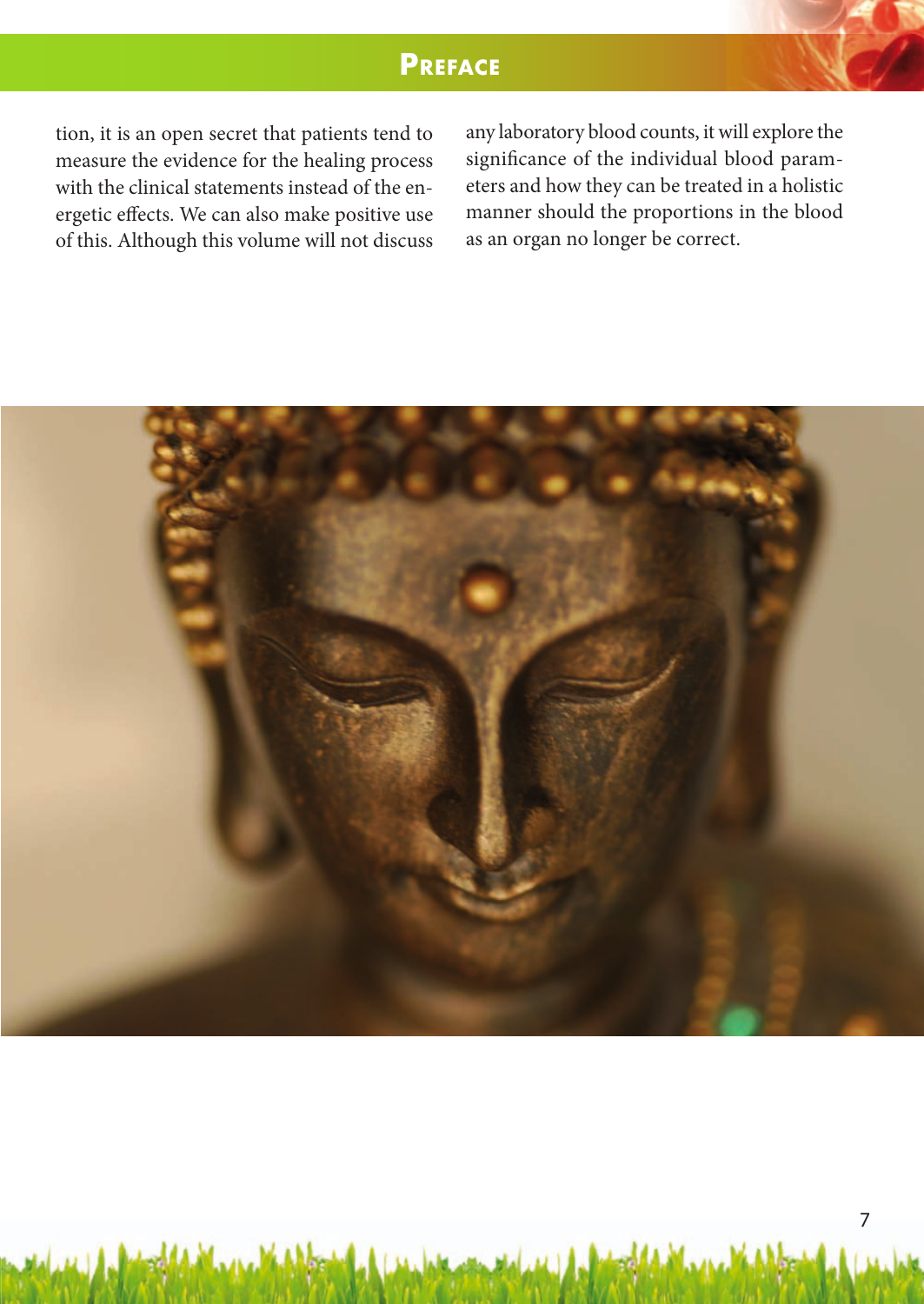# **4. homeoPAthiC treAtment of the blood**

| <b>Remedy</b> | <b>Blood</b><br>Pathology                                                                             | <b>Indications</b>                                                                                                                                                                                                                                                                                                                   | <b>Miasmatic</b><br><b>Dynamics</b> |
|---------------|-------------------------------------------------------------------------------------------------------|--------------------------------------------------------------------------------------------------------------------------------------------------------------------------------------------------------------------------------------------------------------------------------------------------------------------------------------|-------------------------------------|
| Phos          | Coagulation<br>slowed,<br>Deficiency of<br>prothrombin,<br>Blood forma-<br>tion in spleen<br>impaired | Agranulocytosis, leukocytosis, polycythaemia vera<br>& thrombopenia.<br>Haemolytic, icteric & pernicious anaemia. Fragile<br>blood vessels. Blood bright red or difficulty in or<br>absence of coagulation. Bleeding: body openings,<br>eyes, brain (subarachnoid), bladder, lungs, stomach<br>& uterus. Consequences of alcoholism. | Tub > Syp                           |
| Ars-h         | Coagulation<br>increased                                                                              | Mucous membrane bleeding. Uterus & tongue can-<br>cer. Cholera & yellow fever.                                                                                                                                                                                                                                                       | Tub > Syp                           |
| Chin          | Blood<br>formation<br>disorders                                                                       | Haemochromatosis, leukopenia, polycythaemia<br>vera, polyglobulia & thrombopenia.<br>Alternation of thin & thick bleeding from mouth,<br>mucous membranes & uterus.                                                                                                                                                                  | Tub > Syp                           |
| Sal-ac        | Blood<br>formation<br>impaired                                                                        | Agranulocytosis, pancytopenia & thrombopenia.<br>Aplastic and iron-deficiency anaemia. Fragile blood<br>vessels. Bleeding: mucous membranes, retina or<br>stomach. Consequences of aspirin consumption.                                                                                                                              | Tub > Syp                           |

### **4.5 Monovalent Blood Remedies**

In the process of healing chronic diseases, the necessity for considering the blood and its immunity and the quality of its components arises time and again. The monovalent remedies are to be understood here in the sense that they are organotropically helpful in certain situations or for certain health disorders. Instead of the general treatment strategy, they tend to be a part of the equally important acute situations. As a result, the value of the blood remedies is not purely quantitative. This means that a hierarchy applies to their frequency of use. The monovalent remedies may be used less frequently, but they are totally effective if they are selected at the right moment. For chronic diseases, there are also acute states because a healing process is complex. The primary direction may be seen as miasmatic or constitutional. But many smaller processes occur that should also be taken into consideration. The monovalent blood remedies are ideally suited for eliminating problems "on the spot" and for advancing the healing process.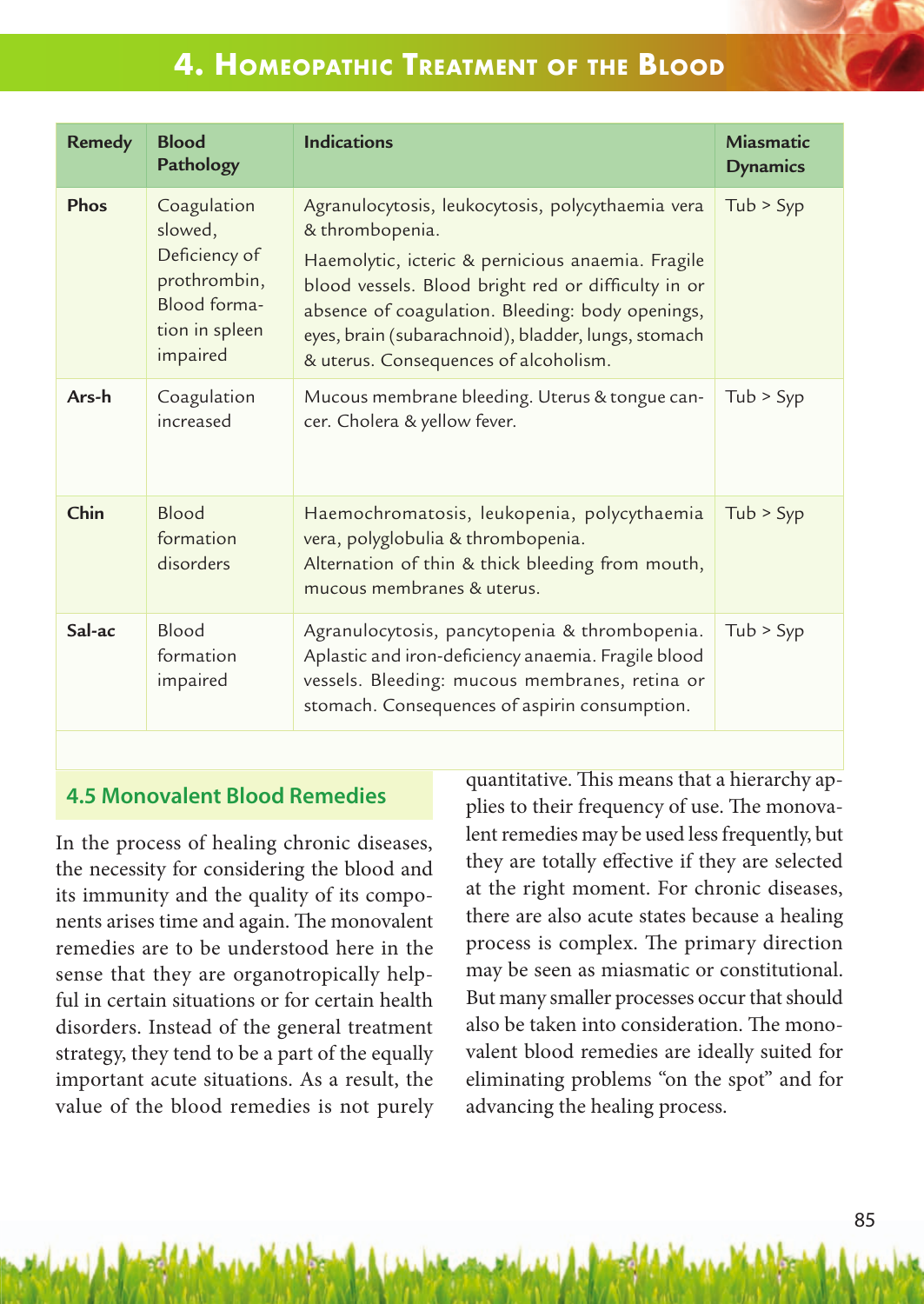## **Table 6 Monovalent Blood Remedies**

| <b>Remedy</b> | <b>Blood</b><br>Pathology                                               | <b>Indications</b>                                                                                                                                                                                         | Miasmatic<br><b>Dynamics</b> |
|---------------|-------------------------------------------------------------------------|------------------------------------------------------------------------------------------------------------------------------------------------------------------------------------------------------------|------------------------------|
| Queb          | $O2$ -deficiency in the<br>cells                                        | Cardiac asthma & tuberculosis.                                                                                                                                                                             | Tub                          |
| Adren         | Coagulation slowed                                                      | Haemochromatosis, haemophilia, anaemia,<br>diabetes mellitus & bronze diabetes.                                                                                                                            | Tub                          |
| Aml-n         | Malfunction of B- &<br>T-lymphocytes                                    | Lymphopenia, haemoglobinaemia. Bleeding<br>from rectum or uterus. AIDS, alcoholism &<br>severe epilepsy.                                                                                                   | Syc                          |
| <b>Bell</b>   | Coagulation slowed                                                      | Leukocytosis. Bleeding from eyes, intestine or<br>uterus.                                                                                                                                                  | Tub                          |
| Croc          | Coagulation<br>increased                                                | Thrombocytosis. Viscous, stringy bleeding<br>from uterus.                                                                                                                                                  | Syc                          |
| Echi          | Blood<br>degeneration                                                   | Erythrocytopenia (fast decrease), leukopenia<br>& leukocytosis. Malignant diphtheria, diabe-<br>tes gangrene, severe states of inflammation &<br>thick formation of purulence. Streptococcal<br>infection. | Syc<br>Parasitosis           |
| Ferr          | Coagulation disor-<br>ders, Blood forma-<br>tion disorders in<br>spleen | Iron-deficiency & haemolytic anaemia. Black,<br>thin bleeding from intestine or uterus.                                                                                                                    | Tub                          |
| Ham           | Coagulation slowed                                                      | Bleeding bright red or clotted from body<br>openings, mouth, stomach, rectum, lungs,<br>mucous membranes or uterus. Phlebitis or<br>thrombophlebitis.                                                      | Tub                          |
| Hir           | Coagulation<br>slowed, Deficiency<br>of prothrombin                     | Thrombopenia & haemophilia. Bleeding from<br>body openings, kidneys or lungs.<br>Hepatitis due to alcoholism.                                                                                              | Tub                          |
| <b>Iris</b>   | Coagulation slowed                                                      | Eosinophilia. Uterus bleeding. Diabetes mel-<br>litus with pancreatic insufficiency and many<br>secondary symptoms. Cholera.                                                                               | Tub                          |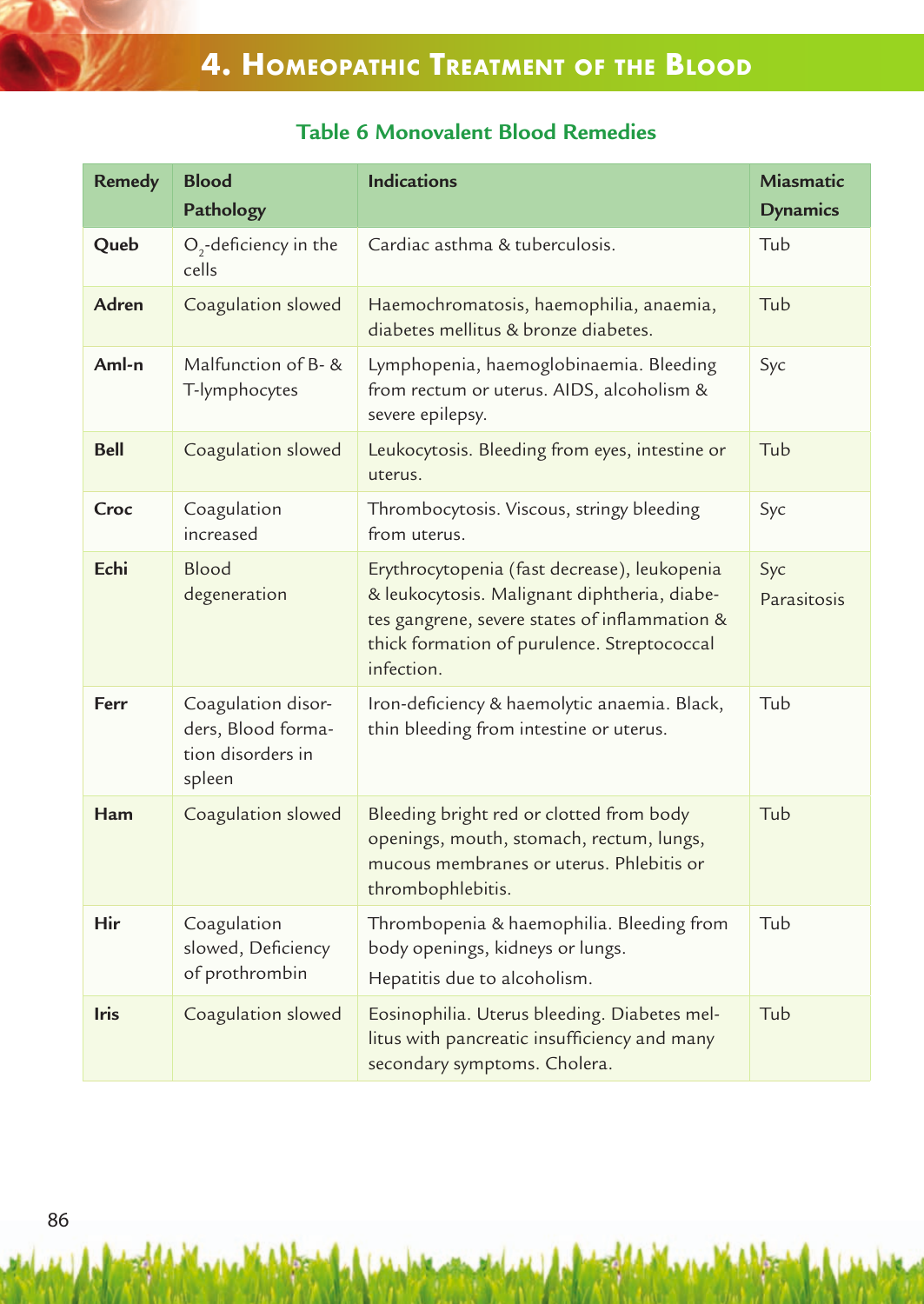# **4. homeoPAthiC treAtment of the blood**

| <b>Remedy</b>  | <b>Blood</b><br>Pathology                                        | <b>Indications</b>                                                                                                                                                                                                      | Miasmatic<br><b>Dynamics</b> |
|----------------|------------------------------------------------------------------|-------------------------------------------------------------------------------------------------------------------------------------------------------------------------------------------------------------------------|------------------------------|
| Lec            | Intensive blood<br>weakening                                     | Erythrocytopenia, hypochromic anaemia &<br>haemoglobin anaemia. Diabetes mellitus and<br>insipidus. Scrofulous cachexia & osteoporosis.<br>Searing spleen pain.                                                         | Tub                          |
| Lat-m          | Coagulation<br>slowed, Deficiency<br>of prothrombin              | Bright red intestinal bleeding.<br>Spondylarthritis (cervical spine) with numb-<br>ness.                                                                                                                                | Tub                          |
| <b>Methion</b> | <b>Blood formation</b><br>disorders                              | Agranulocytosis, erythrocytopenia, leukope-<br>nia & pancytopenia. Aplastic & megaloblastic<br>anaemia. Lupus erythematosus.                                                                                            | Syp                          |
| Merl           | <b>Blood formation</b><br>disorders                              | Cancer: testicles or stomach. Trachoma.<br>Spleen hyperaemia & gnawing spleen pain.                                                                                                                                     | Tub                          |
| Mang-o         | Erythrocyte<br>maturation<br>disorders                           | Erythrocytosis, erythrocytopenia & haemoglobi-<br>naemia. Meningitis, apoplexy, many voice dis-<br>orders (monotone, aphasia) & laryngoplegia.                                                                          | Tub                          |
| $Ox$ -ac       | Coagulation<br>slowed, Deficiency<br>of prothrombin              | Thrombopenia, blood coagulates quickly or<br>does not coagulate & haemophilia. Cancer:<br>bladder, testicles & breast.                                                                                                  | Tub                          |
| Phenac         | <b>Blood formation</b><br>defective                              | Haemolytic anaemia & methaemoglobinae-<br>mia. Chronic, interstitial nephritis. Renal hy-<br>pertonia. Typhus. Intense memory & concen-<br>tration disorders.                                                           | Syc<br>Parasitosis           |
| Sulfon         | <b>Blood formation</b><br>disorders                              | Agranulocytosis, splenic hyperaemia & tuber-<br>culosis. Hereditary syphilitic conditions.                                                                                                                              | Syc                          |
| Sul-ac         | Coagulation<br>slowed,<br><b>Blood distribution</b><br>disorders | Thrombopenia. Bleeding: eyes, bladder, intes-<br>tine, rectum, mucous membranes & uterus.<br>Diabetes mellitus & neuropathies. Cerebral<br>arteriosclerosis.                                                            | Syc                          |
| Thuj           | Weakening of<br>immunocompetent<br>cells                         | Allergic eosinophilia, leukocytosis with spleen<br>involvement, anaemia due to spleen disease<br>& pernicious anaemia. Uterine bleeding due<br>to Candida albicans. Diabetes mellitus, ulcer<br>formation & rheumatism. | Syc                          |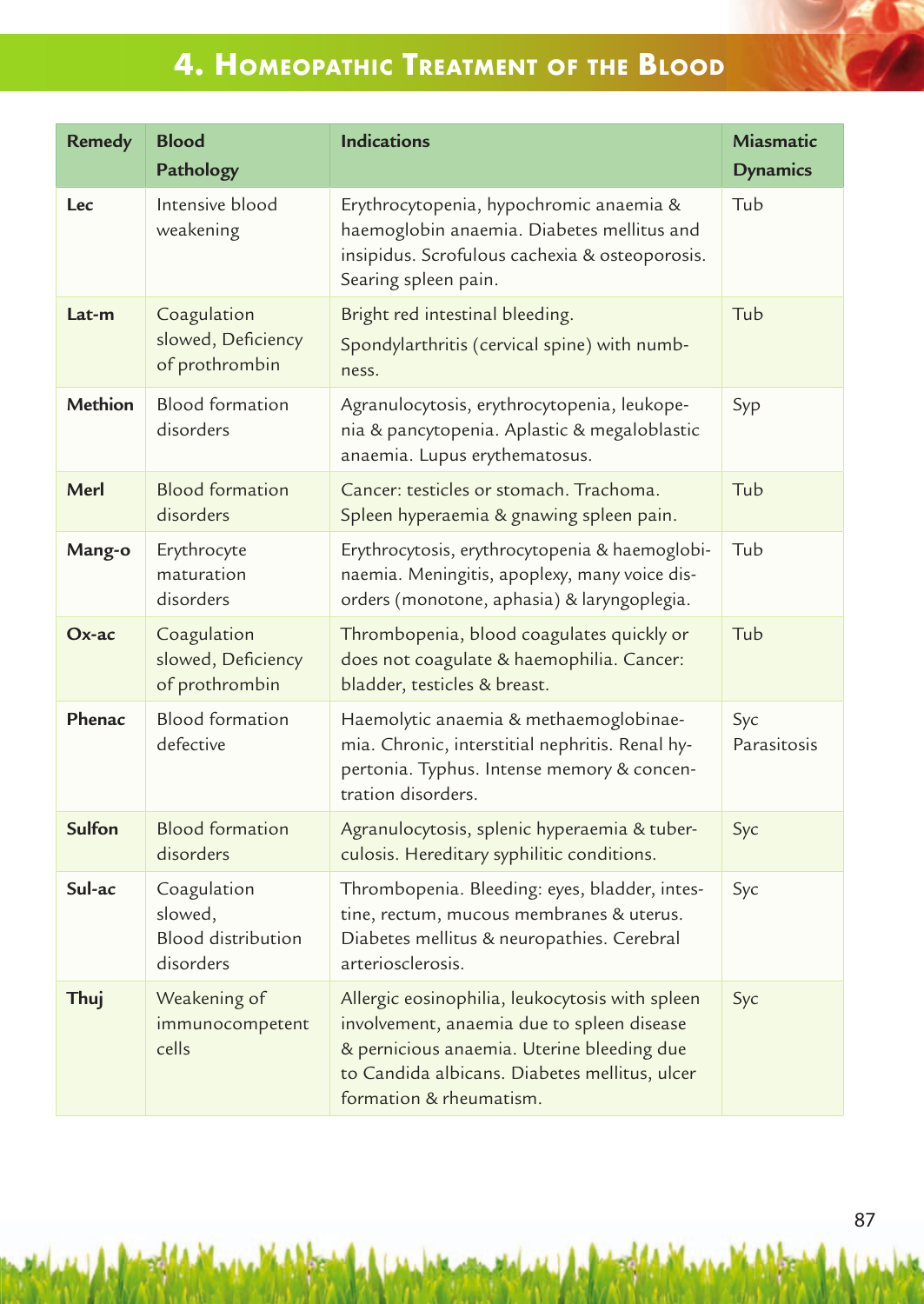#### **4.6 Typical Blood Diseases**

As can be seen in Tables 4 – 6, certain pathological changes are listed over and over again. In order for the blood remedies to be more strongly present in the holistic treatment of chronically ill patients, I have organised them below according to the typical diseases of the blood. As already mentioned above, the blood responds to every continuous suppression of natural life expression, permanent stress, ingestion of chemical substances on a regular basis and denatured food. However, this is not so quickly visible if there are no blood examinations. This involves much more than just the customary quantitative laboratory values. There are now laboratories that include the immunity of the blood, the metabolic reactions and the burden on the erythrocytes in particular. We have all the resources for getting a picture of the blood quality for chronically ill patients. The blood always suffers in chronic diseases because it has too many waste products in it. Its speed of flow is slowed so it no longer passes through the capillaries, which blocks them and ultimately compromises its immunity. The consequences are experienced because the organ systems are no longer optimally supplied. Although the blood can compensate to the highest degree, the limits of its resilience are reached much more quickly that we would prefer or want to believe due to the current environmental pollution, addiction to medication and loss of the rhythm in life. As long as the blood does not come to light or we do not have a blood disease that has been diagnosed, we believe that we are safe. The following list contains information on the blood diseases, their cause and a list of remedies in a hierarchical order that ranges from the highranking to the low-ranking.

#### **Agranulocytosis**

This is most frequently caused by medications with many side effects that are consumed over a longer period of time: analgesics, diuretics, sedatives, antibiotics, antidiabetics and sulphonamides that either decrease the amount of circulating granulocytes or cause them to disappear completely. However, we must consider the ingestion of the remedy in a differentiated manner: the first reaction is stimulation of the immune system. Depending on the dosage, medications can lead to drug-induced toxic damage of the bone marrow and therefore to a serious formation disorder of the precursor cells of the granulocytes (see Fig. 4). This means that there is no defence function of the granulocytes in cases of bacterial infections.

The most important homeopathic remedies are:

*Azath, Acetyls-ac, Cisplat, Carbam, Chlorpr, Cortiso, Halo, Penic, Strep-p, Both, Crot-h, Lach, Phos, Rad-br, Sal-ac* and *Methion.*



Fig. 17 Erythrocytes, Leukocytes, Thrombocytes

#### **Anaemias**

We must basically keep in mind that twoand-a-half million erythrocytes are formed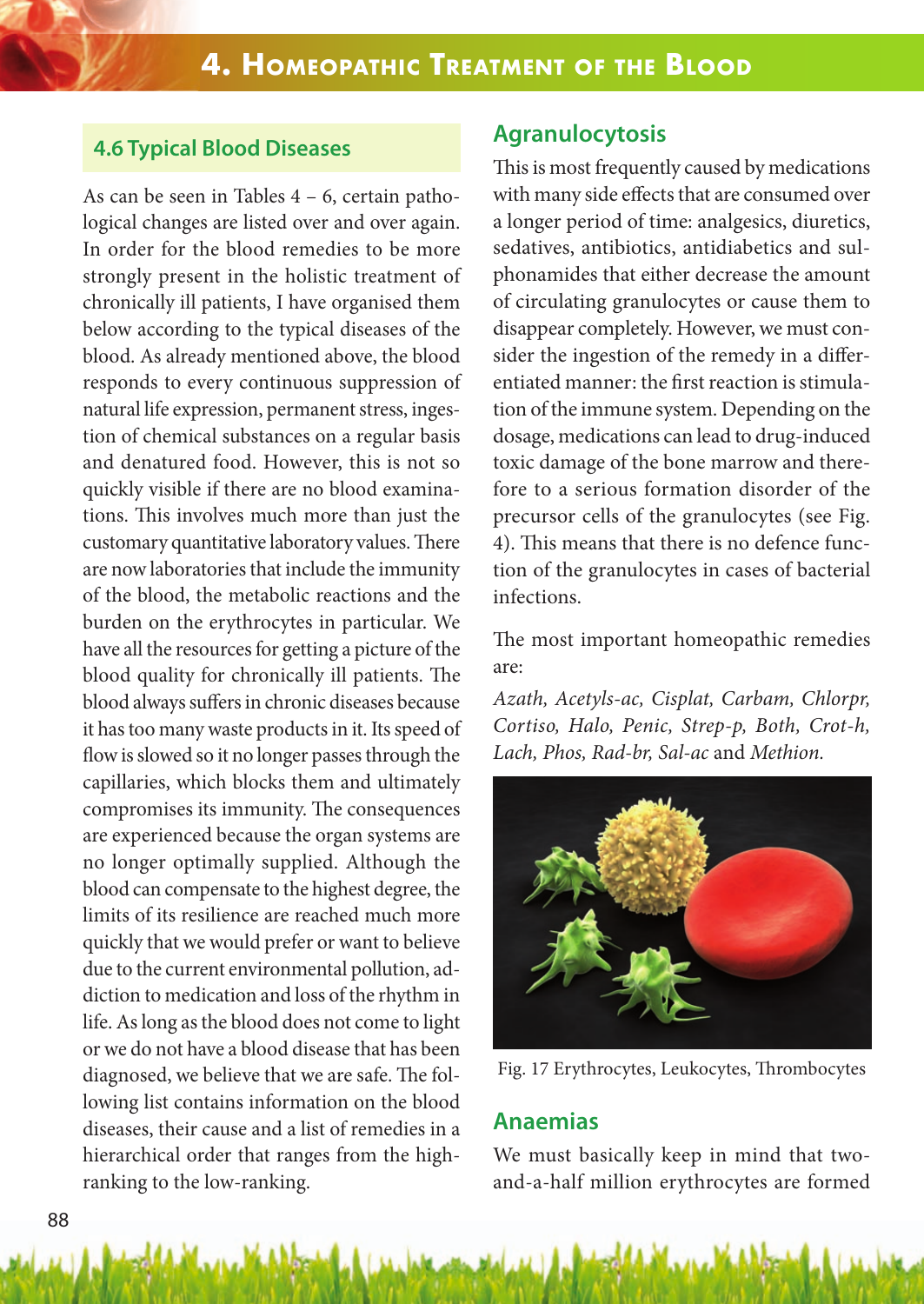## **4. homeoPAthiC treAtment of the blood**

every second so that the supply of blood and nutrients runs optimally. Anaemia means a deficiency of erythrocytes or haemoglobin or both. In addition, the erythrocytes can change in size, form and colour due to various causes.

If this is an *iron-deficiency anaemia* in which the iron depots no longer provide enough iron for the formation of haemoglobin, we can use the following proven remedies:

*Chlorpr, Penic, Plb, Crot-h, Ferr, Phos, Benz-n, Ferr-p, Merc* (severe anaemia), *Kres, Plat-i, Cob-n* and *Rhus-t* (with spleen involvement).

In the *aplastic anaemia*, there is damage to the bone marrow. This results in the conversion of red bone marrow into yellow fatty bone marrow, which severely impairs the formation of erythrocytes, leukocytes and thrombocytes. The following remedies help here:

*Strep-p, Acetyls-ac, Aureom, Cob-n, Methion, Plut-n, Uran-n, Rad-br, Sal-ac, Cistplat, Plat-i*  and *Carbam.*

In the *haemolytic anaemia*, a faster rate of erythrocyte decomposition occurs. Instead of the customary 120 days, the lifespan of the erythrocytes is shortened to a few days or weeks. Even the newly formed blood cells have cell-membrane defects. If the cell decay is greater than the new growth, the result is anaemia.

In this case, proven remedies are:

*Strep-p, Acetyls-ac, Ferr, Lach, Sul-ac, Carb-v, Plat-i, Penic, Aml-n, Thuj, Cisplat, Cob-n* and *Carbam.*

*Pernicious anaemia* is caused by a B12 deficiency or the defective production of the intrinsic factor in the stomach. It can also be a consequence of a megaloblastic, hyperchromic and macrocytic anaemia. Proven remedies are:

*Uran-n, Crot-h, Lach, Phos* and *Cob-n.*

## **Blood Formation Disorders**

The cause is: insidious disorders that occur in the bone marrow of the skull, sternum, ribs, hand and tarsal bones, as well as in the vertebrae and epiphyses of the long bones. The trigger for these degenerative processes is frequently a pronounced parasitosis or druginduced illness due to the abuse of medications. The homeopathic remedies that have especially proven themselves in the miasmatic treatment of the blood are:

*Acetyls-ac, Azath, Benz-n, Benzol, Beryl, Cadm-s, Carbam, Chin, Chinid, Cob-n, Chloram, Cisplat, Ferr-p, Halo, Ham, Hir, Kali-c, Kali-n, Lach, Nat-s, Ox-ac, Penic, Phenac, Phos, Plat-i, Plb, Rad-br, Sal-ac, Ser-ang, Sul-ac, Sulfonam, Uran-n* and *X-ray.*

### **Blood Coagulation Disorders**

There are various causes for this: fibrin deficiency, long bleeding after injury, frequent nosebleeds, mucous-membrane bleeding, frequent bruises and long, intense menstruation.

Disorder of the fibrinogen production (= the inactive precursor = Factor I of blood coagulation, glycoprotein formed in the liver). The following remedies help to bring the disorders back into balance:

*Kres* (slight disorders), *Iris, Penic, Strep-p, Mang-o, Nat-sil, Acetyls-ac* (slow, insidious), *Adren, Plb, Anthr* (bluish-red skin haemorrhages), *Both, Crot-h* (slow), *Ferr, Ham* (slow), *Hir, Lach* (slow), *Lat-m* (slow), *Mill* (slow), *Oxac* (slow), *Phos* (slow), *Sal-ac, Sul-ac* (slow),